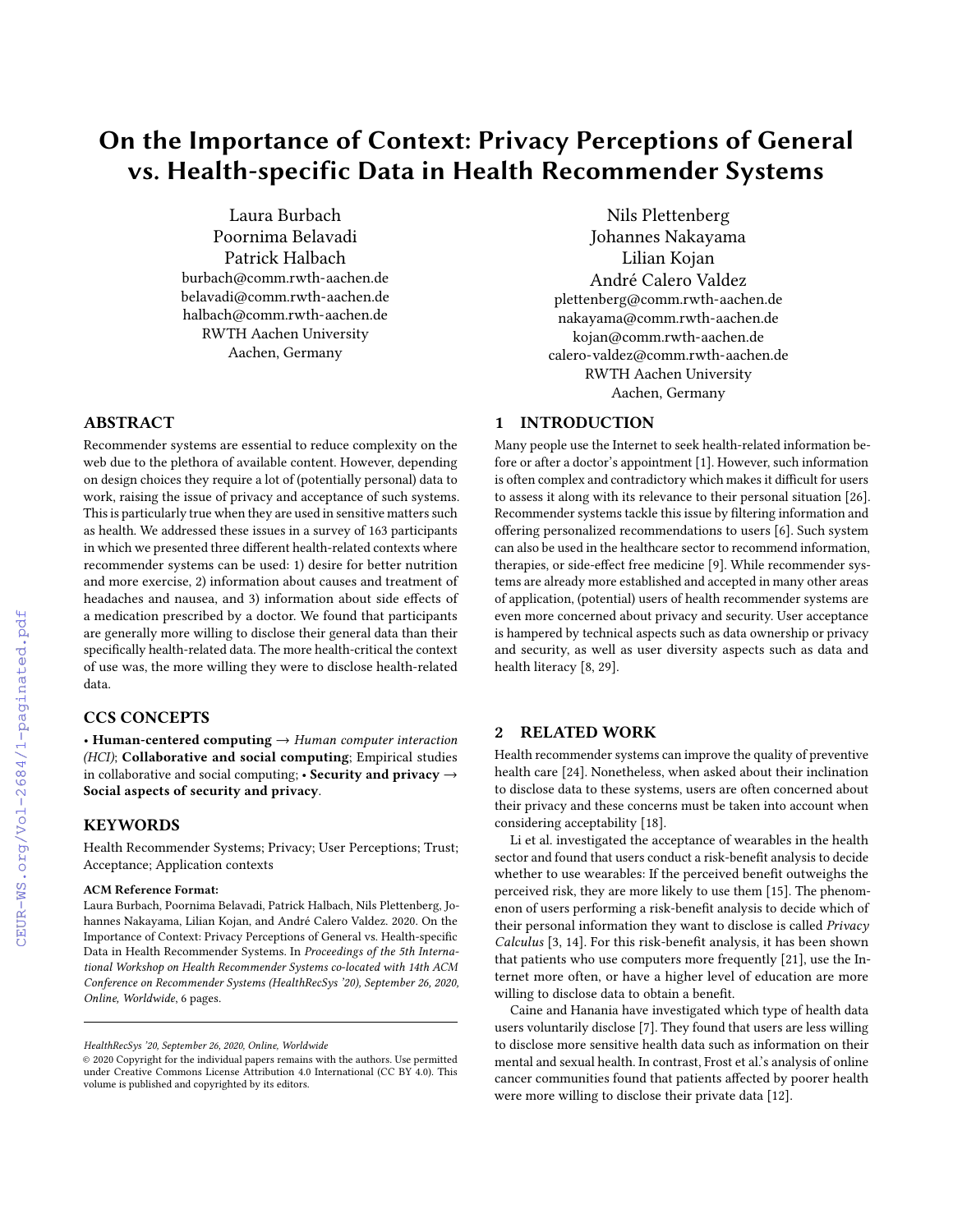In addition to the sensitivity of the data itself, it has been shown that other experiences on the Internet affect the willingness to disclose data as well. Awad and Krishnan found that a previous invasion of privacy decreased the respondents' willingness to be profiled for personalized advertising [\[3\]](#page-4-0). Similarly, Frost et al. found that patients who previously had bad experiences on the Internet were less willing to disclose their data [\[12\]](#page-4-1).

When considering user preferences, technology acceptance models are also relevant. Research of technology acceptance has shown an influence of user factors such as gender, age, and technology selfefficacy on the willingness to use a technology [\[27\]](#page-4-2). Further, when asked to provide personal data to an Internet service provider [\[23\]](#page-4-3), users differ in their perceptions of trust [\[17\]](#page-4-4) and privacy concerns [\[16,](#page-4-5) [20,](#page-4-6) [32\]](#page-5-0).

Some studies have shown that a majority of respondents (patients and doctors) gave positive ratings to the use of computers for patient health. For them, the advantages outweigh the disadvantages in terms of confidentiality [\[15,](#page-4-7) [21\]](#page-4-8).

Nevertheless, the decision to use a health recommendation system remains a balance between benefit and concern. Different usage contexts may provide different benefits and result in different concerns. Much of previous research has looked at specific illnessrelated contexts (e.g., smoking cessation, weight loss, sports) or specific privacy concerns in isolation.

Our Contribution. The objective of this study is to consider the privacy concerns (potential) users have when using recommendation systems in different health application contexts, and the extent to which they are willing to disclose different general and health data. In this study, we identify what general and health data the participants consider to be sensitive and whether there are differences in the willingness of participants to disclose more sensitive data. We also consider whether different user factors influence the willingness to disclose the aforementioned data.

#### <span id="page-1-1"></span>3 METHODS

To find out whether the application context of health recommendation systems influences the users' willingness to disclose their data, we conducted an online survey in German. Participants were acquired using convenience sampling between July and August 2018 and March and April 2019. The survey was distributed via the social network Facebook using snowball-sampling.

The survey consisted of three parts: First, we asked the participants for demographic factors (age and gender), perceived health, and smoking habits. Next, we measured technology self-efficacy, health concerns, privacy concerns, institution-based (dis)trust and disposition to trust. Lastly, we assessed the participants willingness to disclose personal and health data for three different application contexts.

Technology Self-Efficacy (TSE). We used eight items of Beier's scale for measuring technology self-efficacy (TSE) [\[4\]](#page-4-9), extended by two additional items to account for the shift in answering tendency. Internal reliability was good according to DeVellis [\[11\]](#page-4-10) (Cronbach's  $\alpha = .82$ ).

Health concerns. To assess participants' general health concerns, we asked them four questions about whether they were worried about their general health status, that they might develop

a chronic disease, that they might fall in with a serious illness or that they get infected when sick people are in their environment (Cronbach's  $\alpha$  = .807).

Privacy concerns. Perceived privacy while using Internet services was assessed with seven items from Xu et al., Li et al. and Morton et al. [\[16,](#page-4-5) [20,](#page-4-6) [32\]](#page-5-0). The items measure generalized fear that general data stored online could be "insecure" and concerns about misuse of personal data (Cronbach's  $\alpha$  = .777).

Trust. To assess institution-based trust, we used six items from McKnight et al. [\[17\]](#page-4-4). Through principal component analysis we discovered that the scale breaks down into two dimensions. The first dimension depicts users' trust in online services concerning the handling of their (*personal data*) (Cronbach's  $\alpha = .617$ ). The second dimension assesses how much users trust the technical infrastructure to ensure privacy on the Internet (technical) (Cronbach's  $\alpha$  = .862). In addition, we measured general *disposition to trust* using six items by McKnight [\[17\]](#page-4-4) (Cronbach's  $\alpha$  = .732).

Application contexts. In the last part of the survey we presented three different application contexts of recommendation algorithms in health settings to the participants. For twelve different types of data, such as date of birth or medication currently being taken, we asked whether the participants would disclose these in each application context.

First, the participants should imagine that they committed to a healthier lifestyle (context healthy life). We explained that the health recommendation system is a mobile app that provides nutritional recommendations and encourages users to be more active.

For the second application context (complaints) the participants should imagine that they feel headaches and nausea and therefore use an app to find out about the causes and treatment options. They were told that the more data they would enter, the more reliable the diagnosis would be.

In the last application context (drugs) the participants should imagine that the doctor prescribes a medication for them and they would like to check with an app which side effects can occur. They were told at this point that the more data the app receives, the more reliably it can assess the risks.

For all three contexts, we performed a factor analysis with the 12 different data items, resulting in two scales, general data (Date of Birth, Gender, height, weight) and health data (preexisting conditions, chronic illnesses, illnesses of family members, allergies, current medication, information about diet, alcohol consumption, smoking behavior). We then tested the reliability of the two scales for each context individually as shown in table [1.](#page-1-0)

#### <span id="page-1-0"></span>Table 1: Scales, items and reliability as Cronbach's  $\alpha$ .

| Context      | <b>Scale</b> | <b>Items</b>   |     |
|--------------|--------------|----------------|-----|
| healthy life | general data | 4              | .89 |
| healthy life | health data  | 8              | .95 |
| complaints   | general data | 4              | .91 |
| complaints   | health data  | 8              | .96 |
| drugs        | general data | $\overline{4}$ | .94 |
| drugs        | health data  | 8              | .96 |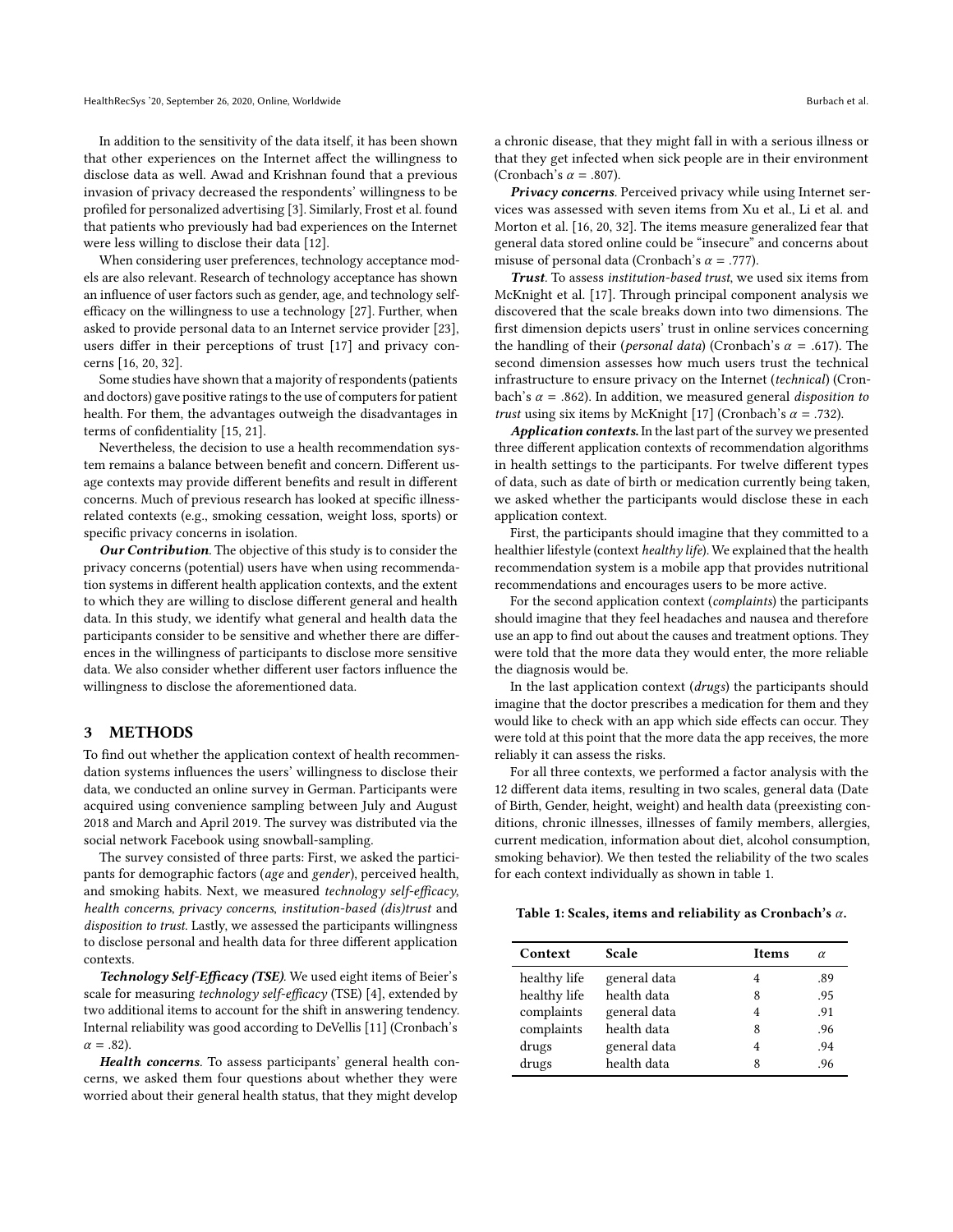### 3.1 Hypotheses

Following the results of the study of Caine and Hanania (see section [2\)](#page--1-15), we assume for all contexts that the participants are less willing to disclose health data, which should be more sensitive to them than general data  $(H_1)$ . We also assume that, according to the risk-benefit analysis, participants distinguish between the three application contexts and are more willing to disclose their data for the context drugs, as this is where they could see the strongest benefit—preventing potentially dangerous side-effects( $H_2$ ).

We further assume that negative experiences with the Internet and thus higher privacy concerns  $(H_3)$  and lower institution-based trust  $(H_4)$  inhibit the willingness to disclose data, while the *disposi*tion to trust boosts it  $(H_5)$ . Lastly, we assume that higher age  $(H_6)$ , lower Technology Self Efficacy (H<sub>7</sub>), and being female (H<sub>8</sub>) correlate with a lower willingness to disclose data.

#### 3.2 Statistical Procedures

To analyze our descriptive results we used means, standard deviations, and 95% within-subject confidence intervals [\[19\]](#page-4-11). We ensured sampling adequacy by using the Kaiser-Meyer Olkin criterion. With Bartlett's  $\chi^2$  test we tested the sphericity of our data. We further looked at associations between variables using Pearson correlations. We report the correlation coefficient  $r$  and an asymmetric 95% confidence interval that is generated by population bootstrapping [\[10\]](#page-4-12). Finally, we used MANOVA repeated measurements to analyze differences between the contexts.

All study materials, data, and analysis code are available online at the Open Science Foundation.<sup>[1](#page-2-0)</sup>

#### 4 RESULTS

We analyzed the data using R version 3.6.2 and several packages [\[2,](#page-4-13) [22,](#page-4-14) [25,](#page-4-15) [28,](#page-4-16) [30,](#page-5-1) [31\]](#page-5-2). Analyses were run on Mojave 10.14.6 MacOs (system x86 64, darwin 15.6.0). Our data showed good sampling adequacy using the Kaiser-Meyer Olkin criterion ( $MSA > 0.8$  for all items) and showed sufficient sphericity. With Bartlett's  $\chi^2$  test we tested the sphericity of our data ( $\chi^2(630) = 7008.197$ ,  $p < .001$ ), which was present. Next, we will describe our sample and then present the findings of our analyses.

#### 4.1 Description of the sample

Of the 163 participants 108 (66%) were female and 55 (34%) were male. The participants were on average  $M = 28.8$  years old  $(SD =$ 11.1). Most participants in our sample did not smoke (145, 89%). Men and women were about the same age on average  $(t(161) = -0.695,$  $p = .488$ ). The participants showed a rather low technology selfefficacy ( $M = 3.20$ ,  $SD = 0.80$ ) and rather low health concerns (M = 3.14, SD = 1.18). They showed an even lower institution-based trust technical ( $M = 2.74$ ,  $SD = 1.06$ ) and matching this rather high privacy concerns ( $M = 4.21$ ,  $SD = 0.06$ ) and a rather high institutionbased distrust personal data ( $M = 4.41$ ,  $SD = 1.08$ ). Interestingly they showed a rather high *disposition to trust* ( $M = 3.89$ ,  $SD = 0.70$ ).

Correlations of independent variables To get a more accurate impression of our sample, we can look at the Pearson correlations of our independent variables (see Table [2\)](#page-3-0). Older people have a

Privacy Perceptions in Health Recommender Systems HealthRecSys '20, September 26, 2020, Online, Worldwide

lower general disposition to trust as well as a higher institutionbased distrust personal data. Participants with a higher computer self-efficacy have also higher privacy concerns. Higher computer self-efficacy and higher privacy concerns also correlate positively with a higher *institution-based distrust personal data*. Interestingly, participants with higher privacy concerns have also more institutionbased trust technical. Participants with a higher institution-based trust technical tend to have a lower disposition to trust.

Application contexts As described in section [3,](#page-1-1) we presented three application contexts of health recommendation systems to the participants and asked if the participants would disclose their personal and health data. Figure [1](#page-2-1) shows, that the participants indicated for each context a higher willingness to share their general data than their health data. The highest difference occurs for a healthy life.

<span id="page-2-1"></span>



#### Errorbars denote 95% ws−confidence intervals. Dotted line is threshold of neutrality.

#### Figure 1: Relative comparison of the willingness to disclose different types of data in our three contexts.

Comparing the three contexts, we found that participants are less willing to disclose their general data for complaints and most willing to disclose their general data for a healthy life. In contrast, they are less willing to disclose their health data for a healthy life and most willing to disclose their health data to find side-effects of drugs. The more sensitive the use context (most to less sensitive: drugs, complaints, healthy life), the more willing they are to disclose health data.

A computed MANOVA for repeated measurements with the three contexts and the general data showed a significant overall effect of the contexts ( $Wilks\Lambda = .754, F(2, 143) = 23.33, p < .001$ ) with a large effect (Partial  $\eta^2$  = .246). Gender is not related to willingness to disclose general data ( $\tilde{\chi}^2 = 31.68 - 34.66$ ,  $p > .05$ ). We also found a significant overall effect of the contexts for health data (Wilks $\Lambda = .807, F(2, 143) = 17.08, p < .001$ ) with a large effect (Partial $\eta^2$  = .193). The  $\tilde{\chi}^2$ -Test showed a small effect of gender on the *drugs* context ( $\tilde{\chi}^2(16) = 26.40 - 18.00$ ,  $p = .049$ ), females are more willing to disclose their health data ( $M = 3.92$ ,  $SD = 1.01$ ) than males ( $M = 3.46$ ,  $SD = .20$ ). Gender did not relate to the other contexts ( $\tilde{\chi}^2 = 11.27 - 18.00, p > .05$ ).

So far, we looked at the overall willingness to disclose both general and health data in the three contexts. Following, we look

<span id="page-2-0"></span><sup>1</sup>Link to the OSF Repository[:https://osf.io/5f6jy/](https://osf.io/5f6jy/)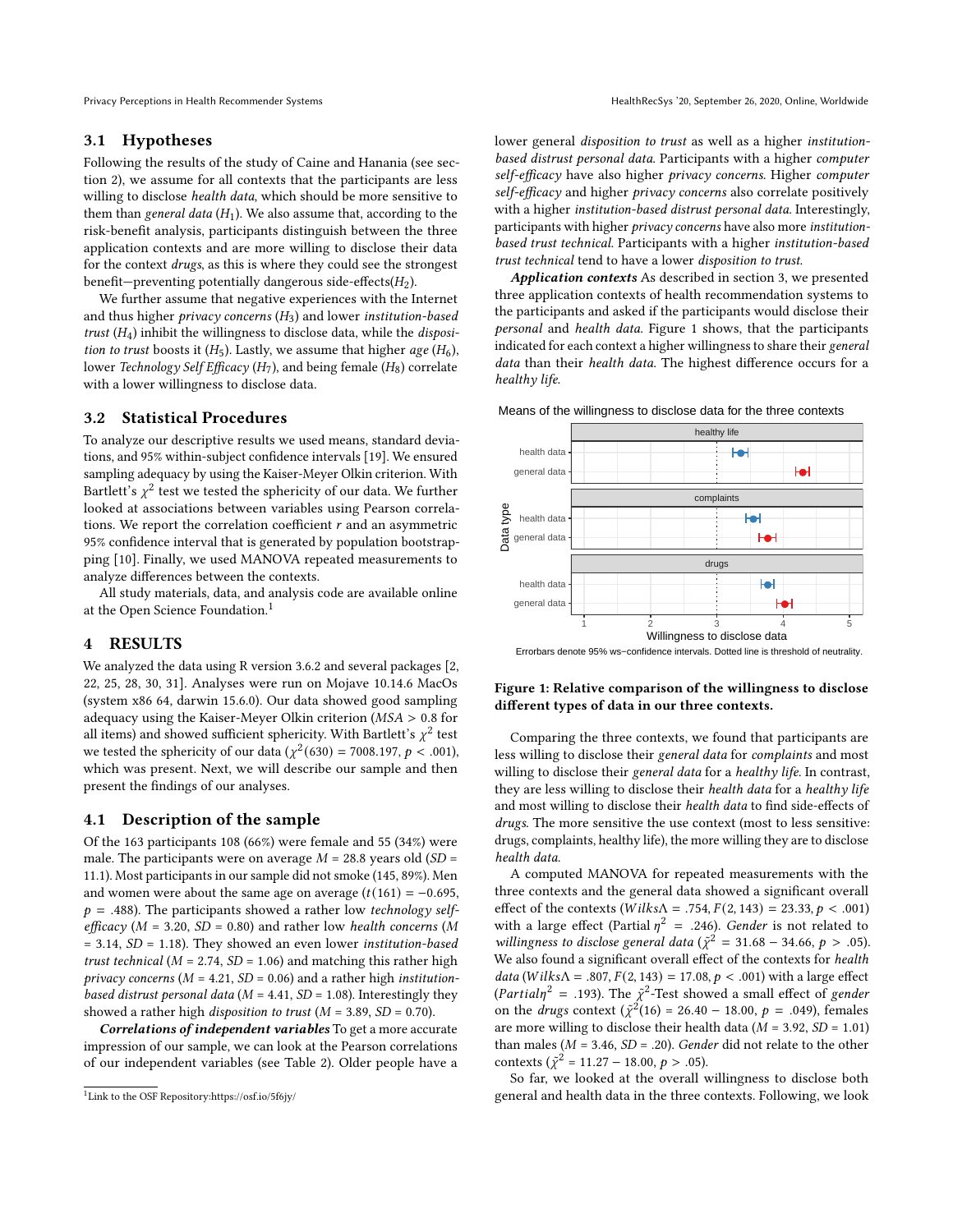<span id="page-3-0"></span>

| Variable                                    |  |  | 2 3 4     | 5             | 6 |            |
|---------------------------------------------|--|--|-----------|---------------|---|------------|
| 1. Age                                      |  |  |           | $.212***$     |   | $-.207**$  |
| 2. Computer self-efficacy                   |  |  | $.242***$ | $203*$        |   |            |
| 3. Health concerns                          |  |  |           |               |   |            |
| 4. Privacy concerns                         |  |  |           | $437**$ 224** |   |            |
| 5. Institution-based distrust personal data |  |  |           |               |   |            |
| 6. Institution-based trust technical        |  |  |           |               |   | $-.231***$ |
| 7. Disposition to trust                     |  |  |           |               |   |            |

Table 2: Correlation table of our independent variables

Note.  $*$  indicates p < .05.  $**$  indicates p < .01.

at the willingness to disclose the (12) individual data types. As mentioned before and as can be seen in Figure [2,](#page-3-1) the participants' willingness to disclose data is higher for general data than for health data. From the general data, the participants are less willing to disclose their day of birth. This applies to all contexts, but for a healthy life the contrast between the participants' willingness to disclose their personal and health data is clearer. In particular, the participants are less willing to disclose hereditary diseases and medicine intake for a healthy life, whereas they are willing to disclose their medicine intake for the drugs context. Looking at the health data, the participants are for all contexts more willing to disclose eating habits, sleeping data and activity data. In contrast, they distinguish between the contexts for pre-existing conditions, chronic diseases, hereditary diseases, allergies and medicine intake. For the context drugs, they are strongest inclined to disclose the most types of health data, followed by the context complaints and they are least willing to disclose the data for a healthy life.



<span id="page-3-1"></span>Means of the willingness to disclose data for all data types

Errorbars denote standard errors. Dotted line is threshold of neutrality.

#### Figure 2: Individual comparison of the willingness to disclose different types of data in our three contexts.

Beyond the effect of the different application contexts and different types of data we found that higher health concerns are associated with a higher willingness to disclose general data for all three contexts (healthy life:  $r = −.19$ ,  $p = .018$ ; complaints:  $r = .20$ ,  $p = .018$ ; drugs:  $r = .19$ ,  $p = .019$ ) and their *health data* for context *healthy* 

life ( $r = .18$ ,  $p = .028$ ). Further, *disposition to trust* causes the participants to be more willing to disclose their health data for a healthy life ( $r = .22$ ,  $p = .007$ ). We did not find an influence of age, computer self-efficacy, privacy concerns and institution-based trust on the willingness to disclose any data (all  $p > .05$ ). Looking at the different data types in the three contexts, participants that are more willing to disclose any data for any context are also more willing to disclose other data or for other contexts (all  $r_s > .47, p < .001$ ).

#### 5 DISCUSSION

In this study, we investigated the effects of three different application contexts for health recommendation systems and the effect of user diversity factors on the willingness to disclose personal and health data. We first state, that participants differentiate between personal and health data and are more willing to disclose √ their general data ( $H_1 \sqrt{ }$ ). Furthermore, the different contexts had a significant influence on the willingness to disclose. For health data, our results show that the more sensitive the application context is, the more willing the participants are to disclose their health data ( $H_2$   $\sqrt{ }$ ). For general data, the participants prefer to disclose their data for a healthy life, whereas they are least willing to disclose data for *complaints*  $(H_2 X)$ .

From the investigated user-factors only health concerns and disposition to trust  $(H_5 \ \sqrt{})$  seem to influence the willingness to disclose data. At this point, the increased concern about health seems to increase the participants' willingness to disclose their data. People with better health status may expect fewer personal benefits from disclosing their data [\[13\]](#page-4-17). We did not see a strong effect of previous experience ( $H_3$  and  $H_4$  X), age ( $H_6$  X), gender ( $H_7$ X) or technology self-efficacy  $(H_8 X)$ .

Participants had to think of a fictitious situation which can lead to reports revealing less or more data than they would actually reveal. Besides, it is conceivable that users of health recommendation systems would change their initial willingness after experiencing the benefits of the recommendation systems. Nevertheless, studies in technology acceptance showed that preferences are at least to some degree stable over time [\[27\]](#page-4-2).

In reality, users often do not consciously decide whether they want to disclose their data but disclose their data unconsciously or inadvertently. Nevertheless, our study shows that different application contexts of health recommendation systems have an impact on what data users want to disclose. In future research, we would like to take up this point and use experiments to examine how users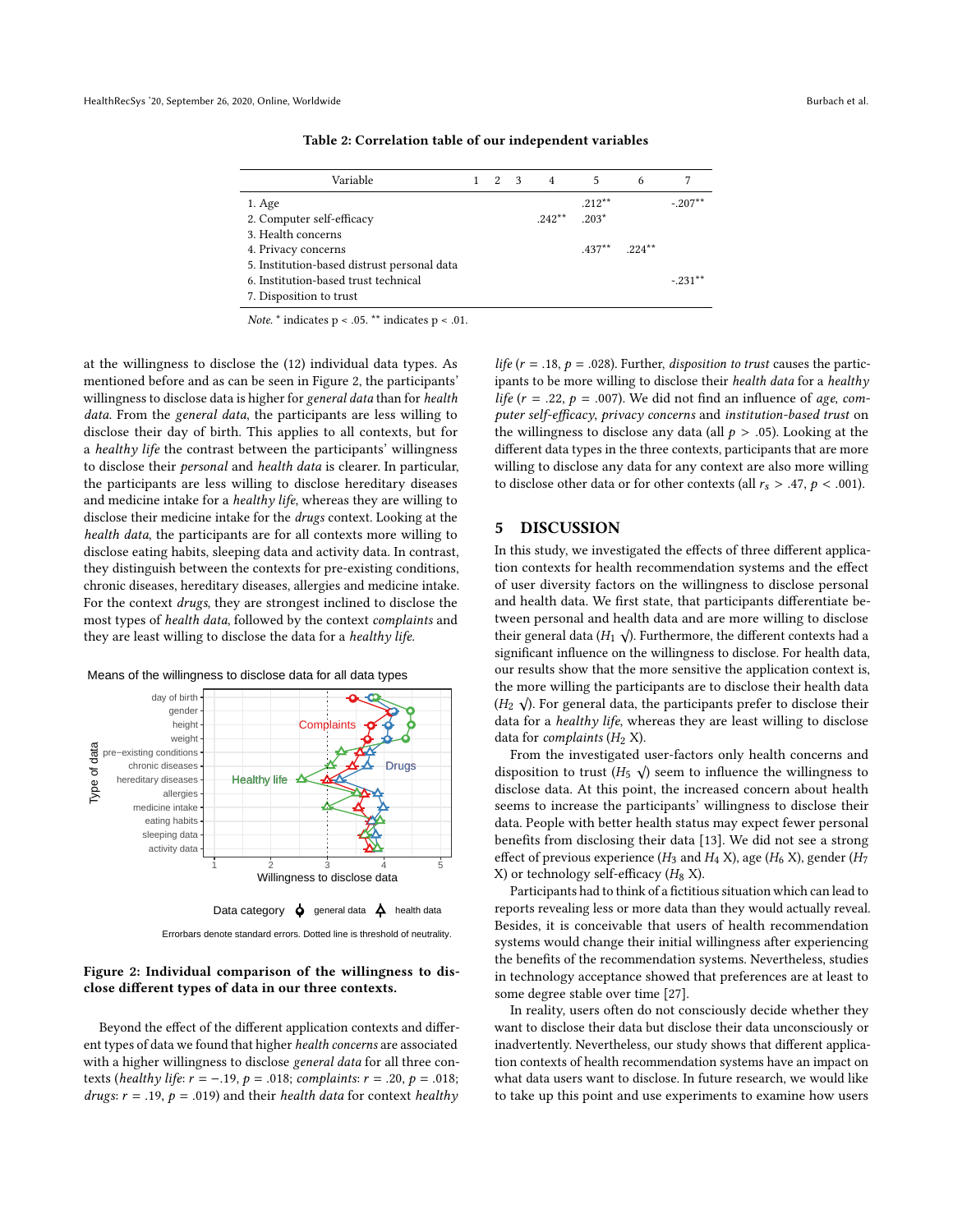actually perceive the recommendation systems in the respective context.

# 5.1 Does only the application context influence the acceptance of recommendation systems?

Of course, more aspects that may influence the acceptance of recommendation systems than the application context. Burbach et al. [\[5\]](#page-4-18) for example investigated, if individuals accept five different recommendation algorithms (content-based recommendation, collaborative filtering, hybrid recommendation, social-, trust-based recommendation) for three different product categories (books, mobiles, and contraceptives). Critically, not only the purpose of the recommendation but also the use of data inside of different algorithms seems to play a role in the acceptance of recommendation systems. Here, algorithms that are able to create a more accurate picture of the users, were less likely to be accepted [\[5\]](#page-4-18).

## 6 CONCLUSION

Concluding, many aspects determine how much individuals accept recommendation systems. The acceptance of different recommendation systems depends among other things on the application context of the recommendations, but also on the product type that is recommended. Our research has shown, that the users have a very distinct idea of what type of data should be used in what type of context and show decreased willingness if the data seems unnecessary for a health-related decision. Accordingly, there is not a one-size-fits-all recommendation system, but the acceptance of the recommendation system is always determined by a combination of different contexts and users.

## 7 OUTLOOK

In the future, we will conduct additional studies on the user acceptance of recommendation systems. We will consider different aspects in one study. For example, it would be interesting to consider whether the application context or the recommended item have a greater influence on the acceptance of different recommendation systems and how these two aspects influence each other. A particularly suitable method for this would be a conjoint analysis, in which different aspects of a recommendation system could be weighed against each other.

#### REFERENCES

- [1] H.K. Andreassen, M.M. Bujnowska-Fedak, C.E. Chronaki, R.C. Dumitru, I. Pudule, H. Santana, S. Vosands, and R. Wynn. 2007. European citizens' use of e-health services: a study of seven countries. BMC public health 7, 1 (2007), 53.
- <span id="page-4-13"></span>[2] F. Aust and M. Barth. 2020. papaja: Prepare reproducible APA journal articles with R Markdown.<https://github.com/crsh/papaja> R package version 0.1.0.9997.
- <span id="page-4-0"></span>[3] Naveen Awad and M. Krishnan. 2006. The Personalization Privacy Paradox: An Empirical Evaluation of Information Transparency and the Willingness to be Profiled Online for Personalization. MIS Quarterly 30 (03 2006), 13-28. [https:](https://doi.org/10.2307/25148715) [//doi.org/10.2307/25148715](https://doi.org/10.2307/25148715)
- <span id="page-4-9"></span>[4] Guido Beier. 1999. Kontrollüberzeugungen im Umgang mit Technik [Self Efficacy in the Use of Technology]. Report Psychologie 9 (1999), 684–693.
- <span id="page-4-18"></span>[5] Laura Burbach, Johannes Nakayama, Nils Plettenberg, Martina Ziefle, and André Calero Valdez. 2018. User preferences in recommendation algorithms: the influence of user diversity, trust, and product category on privacy perceptions in recommender algorithms. In Proceedings of the 2018 ACM Conference on Recommender Systems. ACM, Vancouver, Kanada, 306–310. [https:](https://doi.org/10.1145/3240323.3240393) [//doi.org/10.1145/3240323.3240393](https://doi.org/10.1145/3240323.3240393)
- [6] Robin Burke. 2002. Hybrid recommender systems: Survey and experiments. User modeling and user-adapted interaction 12, 4 (2002), 331–370.
- [7] Kelly Caine and Rima Hanania. 2012. Patients want granular privacy control over health information in electronic medical records. Journal of the American Medical Informatics Association 20, 1 (2012), 7–15.
- [8] André Calero Valdez and Martina Ziefle. 2018. The Users' Perspective on the Privacy-Utility Trade-offs in Health Recommender Systems. International Journal of Human-Computer Studies 121 (04 2018), 108–121. [https://doi.org/10.1016/j.](https://doi.org/10.1016/j.ijhcs.2018.04.003) [ijhcs.2018.04.003](https://doi.org/10.1016/j.ijhcs.2018.04.003)
- [9] André Calero Valdez, Martina Ziefle, and Katrien Verbert. 2016. HCI for Recommender Systems: The Past, the Present and the Future. In Proceedings of the 10th ACM Conference on Recommender Systems (Boston, Massachusetts, USA) (RecSys '16). ACM, New York, NY, USA, 123–126.<https://doi.org/10.1145/2959100.2959158>
- <span id="page-4-12"></span>[10] Geoff Cumming. 2014. The new statistics: Why and how. Psychological science 25, 1 (2014), 7–29.
- <span id="page-4-10"></span>[11] R.F. DeVellis. 2016. Scale Development: Theory and Applications. SAGE Publications, Singapore.<https://books.google.de/books?id=48ACCwAAQBAJ>
- <span id="page-4-1"></span>[12] Jeana Frost, Ivar Vermeulen, and Nienke Beekers. 2014. Anonymity Versus Privacy: Selective Information Sharing in Online Cancer Communities. Journal of medical Internet research 16 (05 2014), e126.<https://doi.org/10.2196/jmir.2684>
- <span id="page-4-17"></span>[13] Nima Kordzadeh, John Warren, and Ali Seifi. 2016. Antecedents of privacy calculus components in virtual health communities. International Journal of Information Management 36, 5 (2016), 724–734.
- [14] Robert S. Laufer and Maxine Wolfe. 1977. Privacy as a concept and a social issue: Amultidimensional developmental theory. Journal of social Issues 33, 3 (1977), 22–42.
- <span id="page-4-7"></span>[15] He Li, Jing Wu, Yiwen Gao, and Yao Shi. 2016. Examining individuals' adoption of healthcare wearable devices: An empirical study from privacy calculus perspective. International journal of medical informatics 88 (2016), 8–17.
- <span id="page-4-5"></span>[16] Yuan Li. 2014. The impact of disposition to privacy, website reputation and website familiarity on information privacy concerns. Decision Support Systems 57, 1 (2014), 343–354.<http://dx.doi.org/10.1016/j.dss.2013.09.018>
- <span id="page-4-4"></span>[17] D Harrison McKnight, Vivek Choudhury, and Charles Kacmar. 2002. Developing and validating trust measures for e-commerce: An integrative typology. Information systems research 13, 3 (2002), 334–359.
- [18] Marci Meingast, Tanya Roosta, and Shankar Sastry. 2006. Security and Privacy Issues with Health Care Information Technology. Conference proceedings : ... Annual International Conference of the IEEE Engineering in Medicine and Biology Society. IEEE Engineering in Medicine and Biology Society. Conference 1 (02 2006), 5453–8.<https://doi.org/10.1109/IEMBS.2006.260060>
- <span id="page-4-11"></span>[19] Richard D Morey et al. 2008. Confidence intervals from normalized data: A correction to Cousineau (2005). reason 4, 2 (2008), 61–64.
- <span id="page-4-6"></span>[20] Anthony Morton. 2013. Measuring Inherent Privacy Concern and Desire for Privacy - A Pilot Survey Study of an Instrument to Measure Dispositional Privacy Concern. In 2013 International Conference on Social Computing (SocialCom), Vol. 1. IEEE Computer Society, Los Alamitos, CA, USA, 468–477. [https://doi.org/10.](https://doi.org/10.1109/SocialCom.2013.73) [1109/SocialCom.2013.73](https://doi.org/10.1109/SocialCom.2013.73)
- <span id="page-4-8"></span>[21] Gihan Perera, Anne Holbrook, Lehana Thabane, Gary Foster, and Donald J. Willison. 2011. Views on health information sharing and privacy from primary care practices using electronic medical records. International journal of medical informatics 80, 2 (2011), 94–101.
- <span id="page-4-14"></span>[22] William Revelle. 2020. psych: Procedures for Psychological, Psychometric, and Personality Research.<https://CRAN.R-project.org/package=psych> R package version 2.0.7.
- <span id="page-4-3"></span>[23] Anne Kathrin Schaar, André Calero Valdez, and Martina Ziefle. 2013. The impact of user diversity on the willingness to disclose personal information in social network services. A comparison of the private and business context. LNCS, Vol. 7946. Springer, Berlin [u.a.], 174–193. [https://doi.org/10.1007/978-3-642-39062-3\\_11](https://doi.org/10.1007/978-3-642-39062-3_11)
- [24] Hanna Schäfer, Santiago Hors-Fraile, Raghav Pavan Karumur, André Calero Valdez, Alan Said, Helma Torkamaan, Tom Ulmer, and Christoph Trattner. 2017. Towards health (aware) recommender systems. In Proceedings of the 2017 international conference on digital health. 157–161.
- <span id="page-4-15"></span>[25] Ravi Selker, Jonathon Love, and Damian Dropmann. 2020. jmv: The 'jamovi' Analyses.<https://CRAN.R-project.org/package=jmv> R package version 1.2.23.
- [26] K. Sommerhalder, A. Abraham, M.C. Zufferey, J. Barth, and T. Abel. 2009. Internet information and medical consultations: experiences from patients' and physicians' perspectives. Patient education and counseling 77, 2 (2009), 266–271.
- <span id="page-4-2"></span>[27] Viswanath Venkatesh, James Thong, and Xin Xu. 2012. Consumer Acceptance and Use of Information Technology: Extending the Unified Theory of Acceptance and Use of Technology. MIS Quarterly 36 (03 2012), 157–178. [https://doi.org/10.](https://doi.org/10.2307/41410412) [2307/41410412](https://doi.org/10.2307/41410412)
- <span id="page-4-16"></span>[28] Hadley Wickham, Mara Averick, Jennifer Bryan, Winston Chang, Lucy D'Agostino McGowan, Romain François, Garrett Grolemund, Alex Hayes, Lionel Henry, Jim Hester, Max Kuhn, Thomas Lin Pedersen, Evan Miller, Stephan Milton Bache, Kirill Müller, Jeroen Ooms, David Robinson, Dana Paige Seidel, Vitalie Spinu, Kohske Takahashi, Davis Vaughan, Claus Wilke, Kara Woo, and Hiroaki Yutani. 2019. Welcome to the tidyverse. Journal of Open Source Software 4, 43 (2019), 1686.<https://doi.org/10.21105/joss.01686>